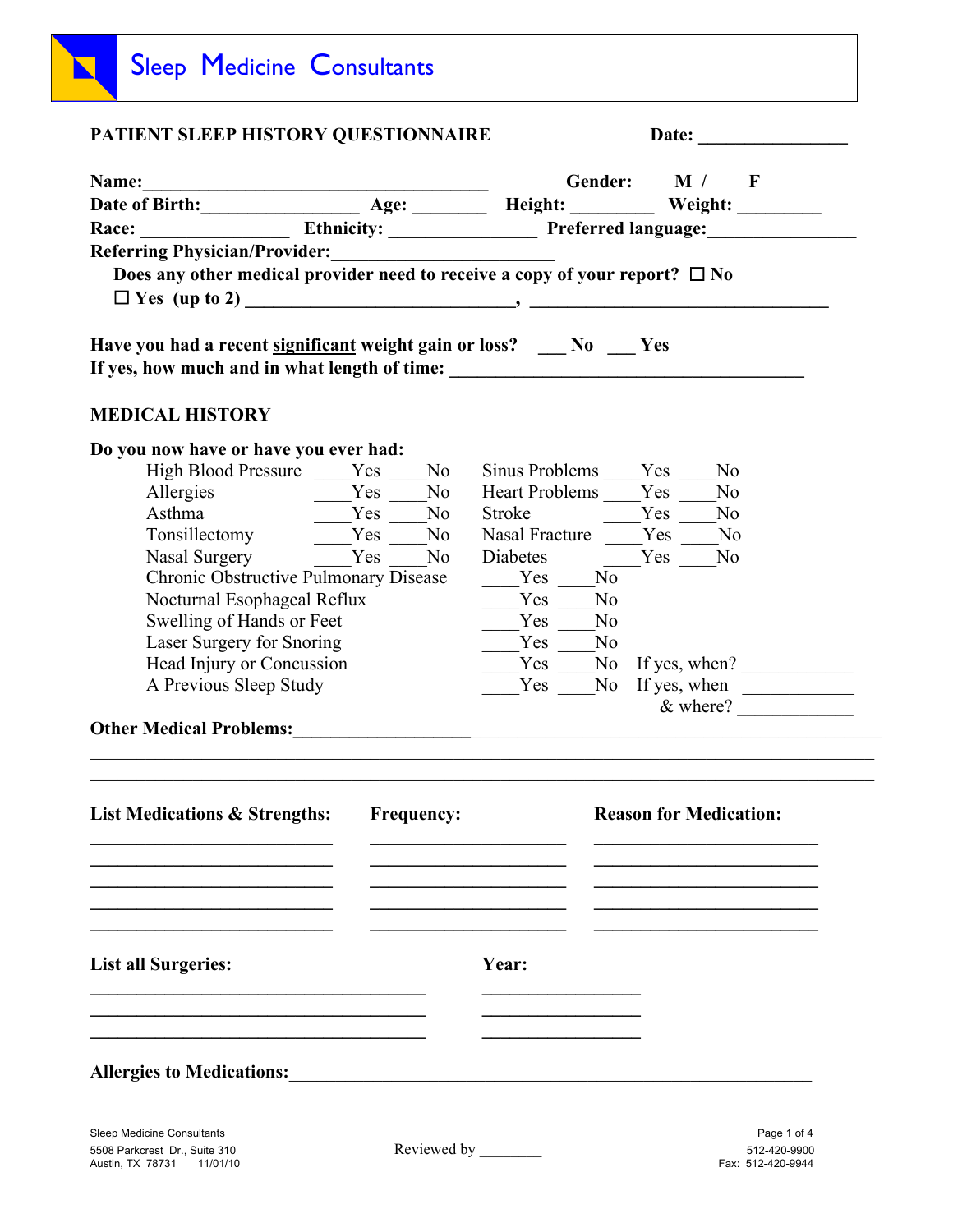## **SLEEP HISTORY**

Describe in detail what your sleep problem is and how long this has been a problem:

| If yes, How?:                                                                                                                       | Are you currently being treated for the above mentioned problem?: Yes<br><u> 1989 - Johann John Stone, martin de Britisher (b. 1989)</u>                                                                                                                                                                                                                                                                                                                         |                   | No    |                                                  |
|-------------------------------------------------------------------------------------------------------------------------------------|------------------------------------------------------------------------------------------------------------------------------------------------------------------------------------------------------------------------------------------------------------------------------------------------------------------------------------------------------------------------------------------------------------------------------------------------------------------|-------------------|-------|--------------------------------------------------|
| Normal Bedtime:                                                                                                                     |                                                                                                                                                                                                                                                                                                                                                                                                                                                                  | Weekends          |       |                                                  |
| Normal Wake up time:                                                                                                                | Weekdays                                                                                                                                                                                                                                                                                                                                                                                                                                                         | Weekends          |       |                                                  |
| Do you awaken during the night?:<br>How many times do you awaken during the night?:<br>Do you take naps during the day?: ______ Yes | When you awaken in the morning do you feel refreshed? Yes<br>How long does it usually take you to fall asleep once the lights are turned off?:<br>Yes<br>No.<br>How long does it take for you to return to sleep upon these awakenings?:<br>N <sub>o</sub><br>Do you feel refreshed upon awakening from these naps?:<br>Note the positions you normally sleep in: Back Right side Left side<br>Are you now or have you ever been in the care of a Cardiologist?: | No.<br>Yes<br>Yes | No    | Stomach<br>No                                    |
| Please mark the appropriate space:                                                                                                  |                                                                                                                                                                                                                                                                                                                                                                                                                                                                  |                   |       |                                                  |
| 1. Do you snore?                                                                                                                    |                                                                                                                                                                                                                                                                                                                                                                                                                                                                  | Yes               | No No | Sometimes                                        |
| Rate your snoring<br>2.                                                                                                             |                                                                                                                                                                                                                                                                                                                                                                                                                                                                  | Mild              |       | Moderate Loud                                    |
| 3.                                                                                                                                  | Do you hold your breath or stop breathing in your sleep?                                                                                                                                                                                                                                                                                                                                                                                                         | Yes               |       | No Sometimes                                     |
| 4.                                                                                                                                  | Do you have difficulty breathing while lying on your back?                                                                                                                                                                                                                                                                                                                                                                                                       | Yes               |       | No Sometimes                                     |
| 5.                                                                                                                                  | Do you have difficulty breathing while lying on your side?                                                                                                                                                                                                                                                                                                                                                                                                       | Yes               | No No | Sometimes                                        |
|                                                                                                                                     | 6. Do you awaken suddenly with a choking sensation                                                                                                                                                                                                                                                                                                                                                                                                               |                   |       |                                                  |
| or out of breath?                                                                                                                   |                                                                                                                                                                                                                                                                                                                                                                                                                                                                  | Yes               | No    | Sometimes                                        |
|                                                                                                                                     | 7. Do you have gas, indigestion or heartburn at night?                                                                                                                                                                                                                                                                                                                                                                                                           | Yes               | No    | Sometimes                                        |
| 8. Do you have night sweats?                                                                                                        |                                                                                                                                                                                                                                                                                                                                                                                                                                                                  | Yes               | No.   | Sometimes                                        |
| 9. Do you awaken with headaches in the morning?                                                                                     |                                                                                                                                                                                                                                                                                                                                                                                                                                                                  | Yes               | No    | Sometimes                                        |
| 10. Do you have trouble breathing through your nose?<br>Yes                                                                         |                                                                                                                                                                                                                                                                                                                                                                                                                                                                  |                   |       | Sometimes                                        |
|                                                                                                                                     | 11. How many times do you awaken at night to urinate?                                                                                                                                                                                                                                                                                                                                                                                                            |                   | times |                                                  |
|                                                                                                                                     | 12. Have you ever awakened from sleep and felt paralyzed,                                                                                                                                                                                                                                                                                                                                                                                                        |                   |       |                                                  |
| unable to move even though you are awake?                                                                                           |                                                                                                                                                                                                                                                                                                                                                                                                                                                                  | Yes               | No.   | Sometimes                                        |
|                                                                                                                                     | 13. When someone startles you or makes you laugh, do you feel                                                                                                                                                                                                                                                                                                                                                                                                    |                   |       |                                                  |
|                                                                                                                                     | weakness in any muscles (including your face) or fall down?                                                                                                                                                                                                                                                                                                                                                                                                      | Yes               | No    | Sometimes                                        |
|                                                                                                                                     | 14. While in the process of falling asleep, do you have vivid                                                                                                                                                                                                                                                                                                                                                                                                    |                   |       |                                                  |
| dreams or hallucinations?                                                                                                           |                                                                                                                                                                                                                                                                                                                                                                                                                                                                  | Yes               | No    | Sometimes                                        |
|                                                                                                                                     | 15. Do you have frequent uncontrollable bouts of sleep,                                                                                                                                                                                                                                                                                                                                                                                                          |                   |       |                                                  |
| sleep attacks or an irresistible urge to sleep?                                                                                     |                                                                                                                                                                                                                                                                                                                                                                                                                                                                  | Yes               | No    | Sometimes                                        |
|                                                                                                                                     | 16. Do your legs kick or twitch frequently during the night?                                                                                                                                                                                                                                                                                                                                                                                                     | Yes               | No    | Sometimes                                        |
| Sleep Medicine Consultants<br>5508 Parkcrest Dr., Suite 310<br>Austin, TX 78731 11/01/10                                            | Reviewed by                                                                                                                                                                                                                                                                                                                                                                                                                                                      |                   |       | Page 2 of 4<br>512-420-9900<br>Fax: 512-420-9944 |

5508 Parkcrest Dr., Suite 310<br>Austin, TX 78731 11/01/10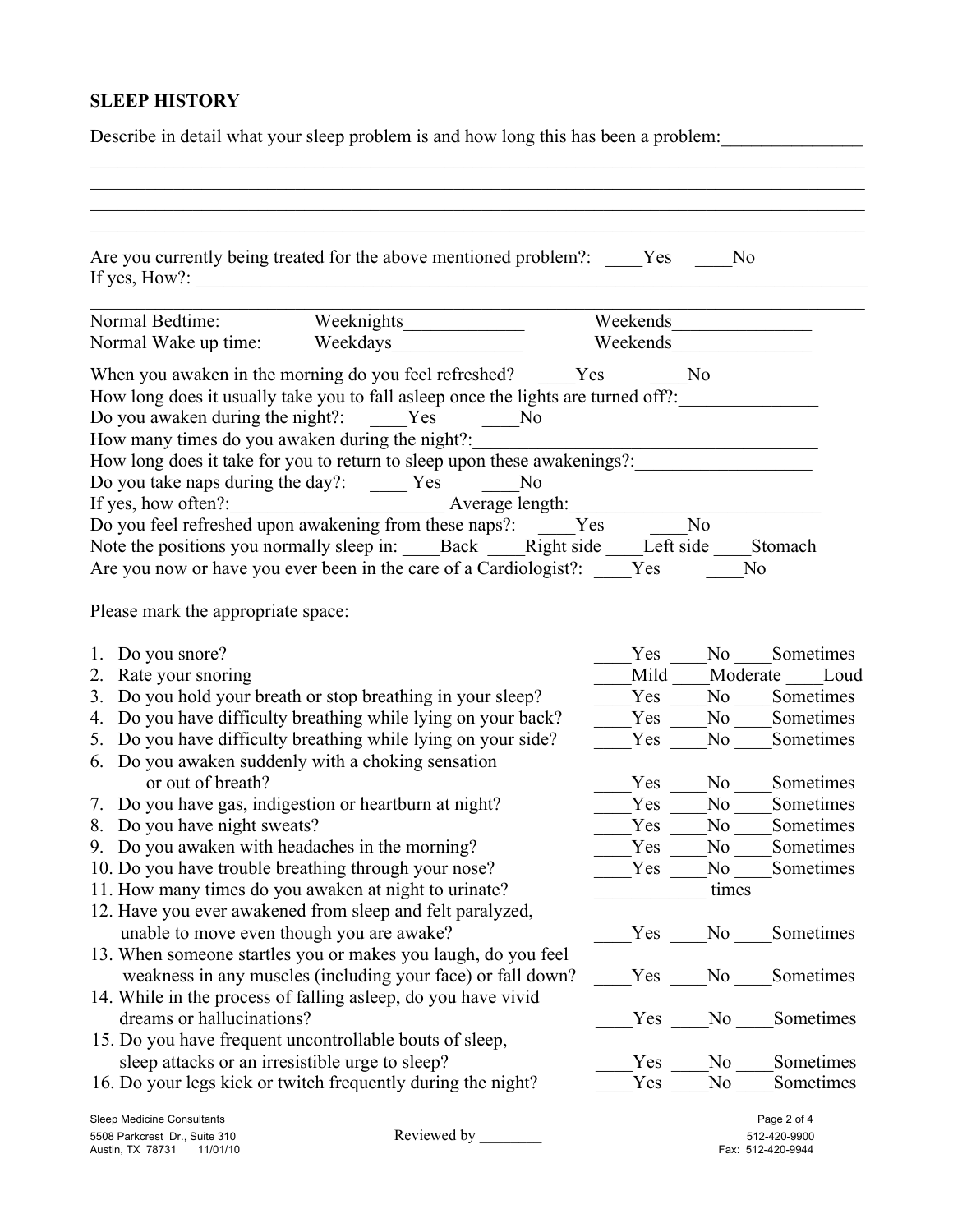| 17. Do you have restless legs?                          | Yes | N <sub>0</sub> | Sometimes |
|---------------------------------------------------------|-----|----------------|-----------|
| 18. Do you have problems with memory or concentration?  | Yes | No             | Sometimes |
| 19. Do you feel depressed or anxious?                   | Yes | N <sub>0</sub> | Sometimes |
| 20. Do you grind your teeth at night?                   | Yes | No             | Sometimes |
| 21. Do you feel sleepy during the day?                  | Yes | No.            | Sometimes |
| 22. Do you feel fatigued during the day?                | Yes | No.            | Sometimes |
| 23. Do you have to fight sleep while driving?           | Yes | No.            | Sometimes |
| 24. Have you ever had a car wreck caused by sleepiness? | Yes | No             | Sometimes |

## **SLEEP ENVIRONMENT**

| Please rate the chance of you dozing in the following situations:<br>$0=$ would <i>never</i> doze<br>$1 =$ slight chance of dozing<br>$2=$ <b>moderate</b> chance of dozing<br>$3 = high$ chance of dozing                                                                                                                  |                          |
|-----------------------------------------------------------------------------------------------------------------------------------------------------------------------------------------------------------------------------------------------------------------------------------------------------------------------------|--------------------------|
| Situation:<br>Sitting and reading<br>Watching TV<br>Sitting inactive in a public place (e.g. theater or meeting)<br>As a passenger in a car for an hour without a break<br>Lying down to rest in the afternoon when circumstances permit<br>Sitting and talking to someone<br>Sitting quietly after a lunch without alcohol | <b>Chance of dozing:</b> |
| In a car, while stopped for a few minutes in traffic<br>Add the numbers for a total:                                                                                                                                                                                                                                        | Total                    |

| Do you read in bed?                          | Yes | No  |    |
|----------------------------------------------|-----|-----|----|
| Do you watch T.V. in bed?                    | Yes | No  |    |
| Do you share the bed with anyone?            | Yes | No  |    |
| Does your bed partner have a sleep disorder? |     | Yes | Nο |
| Do you have pets in the bedroom?             | Yes |     |    |
| What is the temperature in your bedroom?     |     |     |    |

## **SOCIAL HISTORY**

| Marital Status:                  | Single                          | Married | Domestic Partner | Widowed |
|----------------------------------|---------------------------------|---------|------------------|---------|
| What is your present occupation? |                                 |         |                  |         |
| What are your work hours?        |                                 |         |                  |         |
| Have you ever smoked?            |                                 |         | Yes              |         |
|                                  | If yes, for how many years?     |         |                  |         |
|                                  | Average number of packs per day |         |                  |         |
|                                  | Have you quit smoking?          |         | Yes              |         |
| How long ago?                    |                                 |         |                  |         |

5508 Parkcrest Dr., Suite 310 Reviewed by \_\_\_\_\_\_\_\_ 512-420-9900